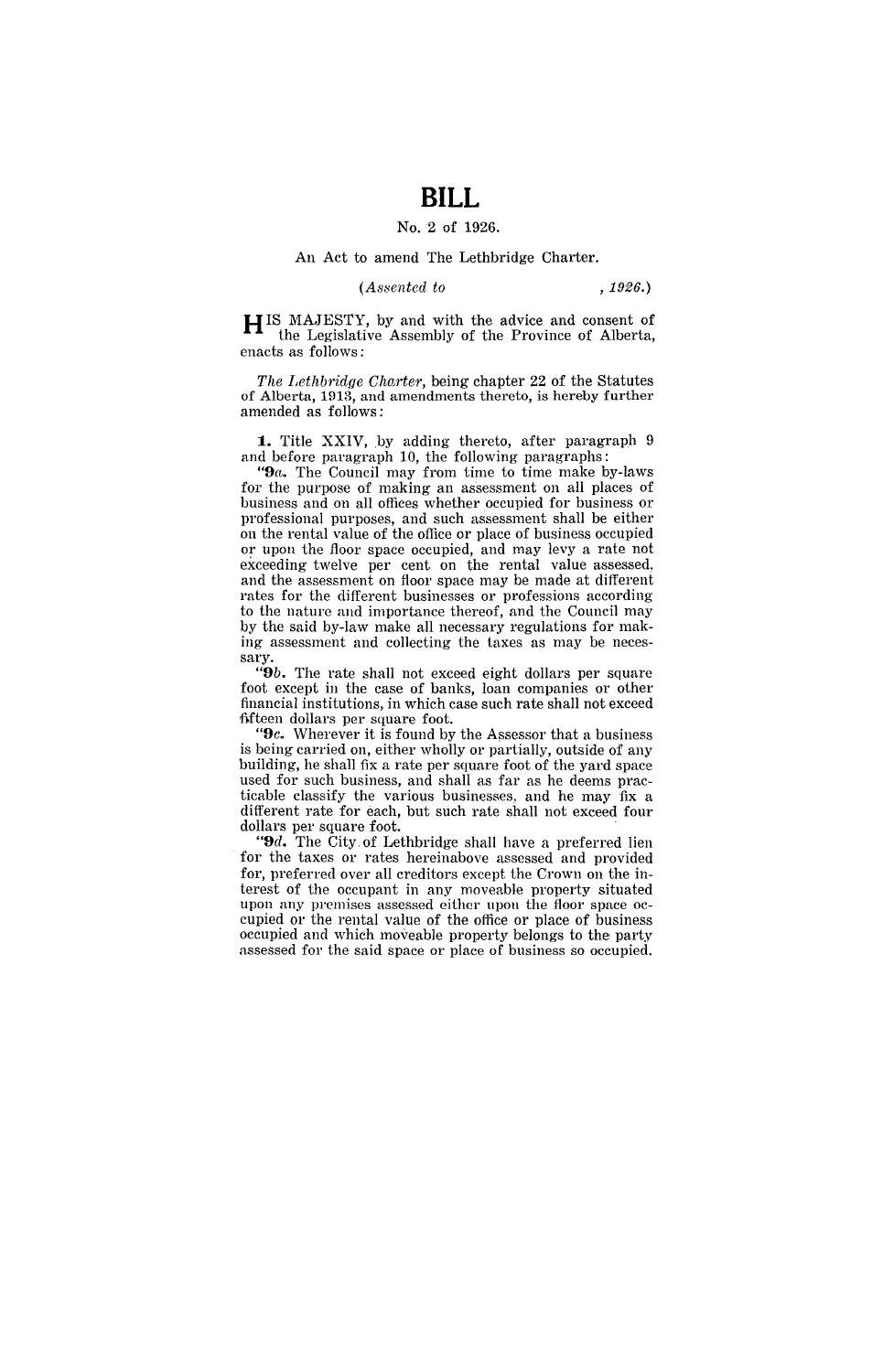*"Oe.* The said rental tax and floor space tax may be recovered by suit in any Court having competent jurisdiction in the name of the City of Lethbridge as an ordinary debt, from any person liable to pay the same, and may also be recovered by distress and sale of any personal property belonging to such person at any time after such tax becomes due and payable.

"Of. That Section 2, of chapter 54, of the Statutes of Alberta, '1918, and Section 27, of chapter 91, of the Statutes of Alberta, 1922, and Section 12, of chapter 44, of the Statutes of Alberta, 1924, being amendments to Chapter 22, of the Statutes of Alberta, 1913, are hereby repealed.

*"Og.* The foregoing provisions of this Act shall be deemed to have been in operation on the first day of January, 1924, and any assessment or levy made on or after that date by virtue of the provisions of the sections repealed by paragraph 8 hereof, are hereby approved, ratified and confirmed and declared to be valid assessments and levies."

**2.** By inserting after Title XXXV, the following as Title XXXVa.:

## "TITLE XXXVa. SERVICE TAX.

"1. Except as hereinafter provided, every person, male or female of the age of twenty-one years or over, who resides in the City of Lethbridge for at least three months, shall upon the passing of a by-law therefor, pay to the City of Lethbridge each year, as part of the general revenues of the City, a tax for services rendered by the City, herein referred to as 'the service tax' or 'the said tax.'

"2. For the purposes of this section, residence within the City of Lethbridge shall be understood as actual residence therein for the said period of three months, irrespective of whether such person intends to reside in the City permanently or whether or not the said period of residence is wholly or in part only within the year in which the said tax be-

"3. The amount of the annual service tax payable by each person liable therefor shall not be less than the sum of one dollar'or more than the sum of two hundred and fifty dollars as provided for in the next subsection.

"4. The Council of the 'City is hereby empowered to pass a by-law fixing the amount of the service tax payable annually by all persons as above provided, and for the said purpose may adopt any basis of classification the Council may deem advisable, and may differentiate between the amount payable by the different classes of persons as defined in the said by-law.

"5. The Council may by by-law provide for exempting from the said tax any class or classes of persons.

*"5a.* Notwithstanding anything contained in Chapter 22, of the Statutes of Alberta, 1913, or any amendments thereto; the Council may make the basis of the said tax and may impose, levy and collect the said tax, upon the monthly wages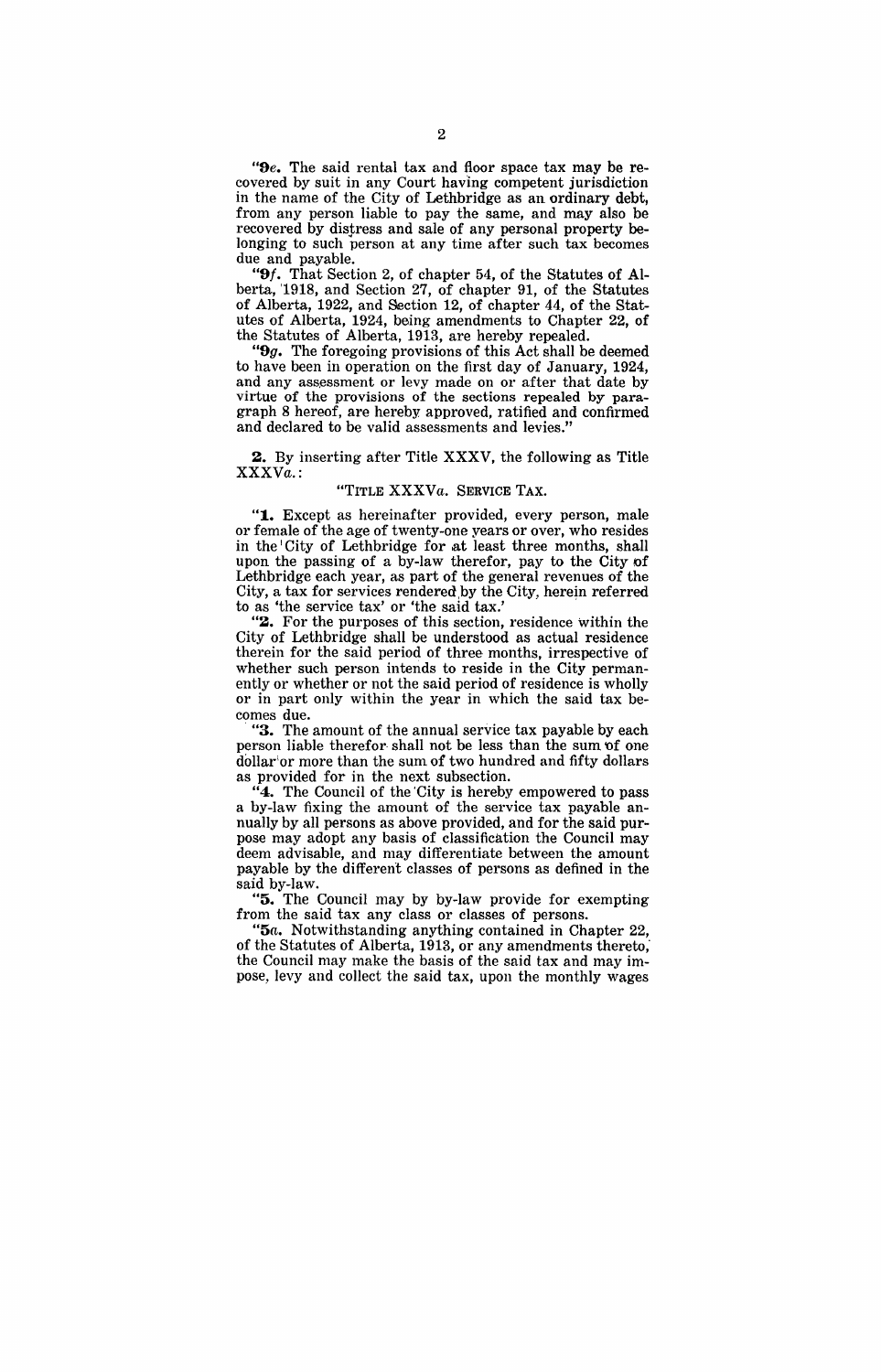pr salary actually being paid or likely to be paid to any person during the year in which the said tax is made payable by a by-law of the Council, or upon the estimated income for the year in which the said tax is made so payable, or upon the wages or salary paid to any person for the year preceding the year in which the said tax is so payable, or upon the income of any person for the year preceding the year in which the said tax is so payable or upon any other basis or bases which to ;the Council may seem proper.

*"5b.* For the purposes of the said tax the Council may by by-law define the word 'income' and the tax may;be payable upon income so defined.

*"5c.* The said tax may be imposed, levied and collected for the year 1926 and for any subsequent year.

*"5d.* The Council may make such allowances for dependent relations, desertion 'or other particular domestic circumstances and such allowances for or total or partial offsets against other municipal taxes, as to the Council may seem advisable. '

"6. The service tax for the year 1926 shall become due and payable on the first day of July, 1926, unless the Council by by-law fixes an earlier date for the payment thereof, in which case the service tax shall become due and payable on the date fixed by such by-law.

"7. The service tax shall become due and payable in each year after the year 1926 on the first day of January of each year.

"8. If any person has not resided within the City for three months prior to the date the service tax becomes due and payable in any year, such person shall become liable to pay to the City the said tax for that year so soon as such person shall have been a resident of the City for three months.

"9. The service tax shall be due and payable from each person liable therefor upon and after the date such tax becomes due and payable in any year, or so soon as any person shall have been a resident of the City for three months, without any formal demand for payment thereof.

"10. Every employer, including partnerships and companies, shall upon application therefor to such employer, or to the Manager of the business of such employer, either personally or by letter addressed to the place of business, furnish forthwith to the Tax Collector of the City, or to any person authorized by him to apply therefor, the name and address of each and every person in his or its employ, and the wages or salary paid to such employee, and any other information that may be reasonably required for the purpose of the said tax.

"11. Every person shall furnish forthwith, upon request made by the Tax Collector of the City, or by any other person authorized by him to apply therefor, his or her name, place and period of residence within the City, and shall also inform the Collector or 'other person whether he or she is of the age of twenty-one years, or over, and the wages or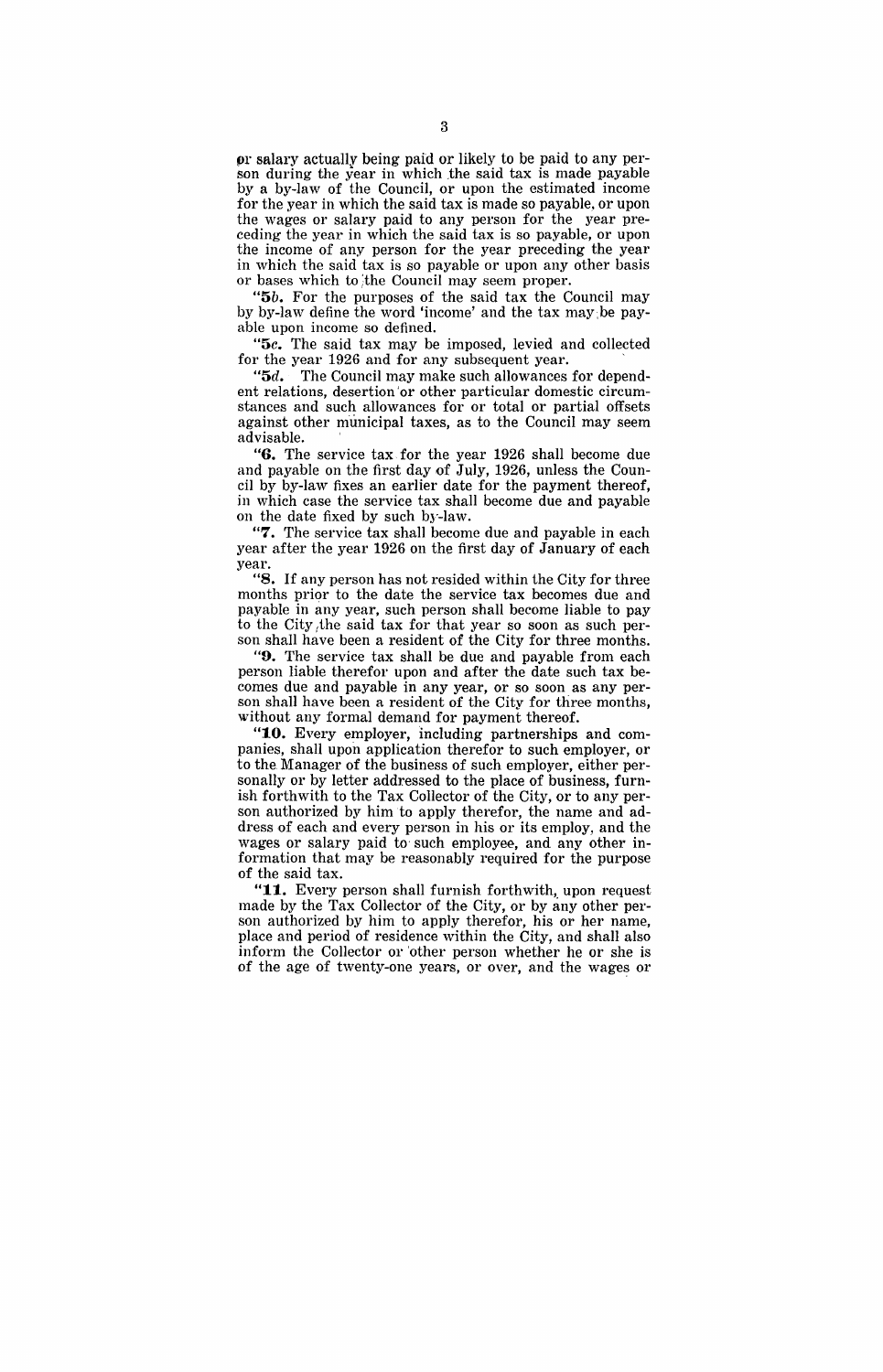salary received during the three months preceding the date the said tax became due and payable by such person to the City; and any other information the Council of the City may require from any person, or class of persons, for any of the purposes of the said tax.

"11a. The City Assessor, the Deputy Assessor and all permanent or temporary clerks, whose duty it is to keep·a record of the returns to be made for the payment of the said tax, shall take an oath of secrecy in a form to be prescribed by by-law before a Justice of the Peace, and no person employed in the service of the City shall communicate or allow to be communicated to any person not legally entitled thereto, any information obtained in respect of the said returns or allow any such person to inspect or have access to any such written statement or return furnished under the provisions of this Ordinance or of any by-law of the City of Lethbridge. Any person violating any of the provisions of this subsection, shall in addition to any other punishment that may be prescribed by law, be liable on sum mary conviction to a fine not exceeding two hundred dollars, to imprisonment for a term not exceeding six months, or to both fine and imprisonment.

"11b. The clerks, permanent or temporary, charged with the keeping and examination of the said returns, shall work in a separate office or room or, in a portion of a general office partitioned from the rest of the general office.

"12. Every employer, and the manager of the business of such employer, and every person who refuses, or neglects for three days after request made therefor, to furnish the information required to be furnished under either of the two preceding subsections, or who furnishes any false information, shall upon summary conviction thereof be liable to the penalties provided by *The .Lethbridge Charter*, and in addition thereto shall be liable to a penalty of ten dollars for each day of default; provided, however, that such penalty shall not in any case exceed three hundred dollars.

"13. Every employer shall pay to the City of Lethbridge within one month after notice by the Tax Collector of the City the full amount of the service tax payable to the City by any employee of such employer, whether such tax has been previously demanded from such employee or not, and the amount so paid may be .deducted by the employer from the wages or salary of the employee.

"14. The service tax may be recovered by suit, in the name of the City as an ordinary debt from any person liable to pay same, and may also be recovered by distress and sale of any personal property belonging to such person at any time after such tax becomes due and payable, provided, however, that before action is commenced or seizure is made. demand in writing for payment of the service tax shall have been delivered to such person or shall have been mailed to the correct address of such person.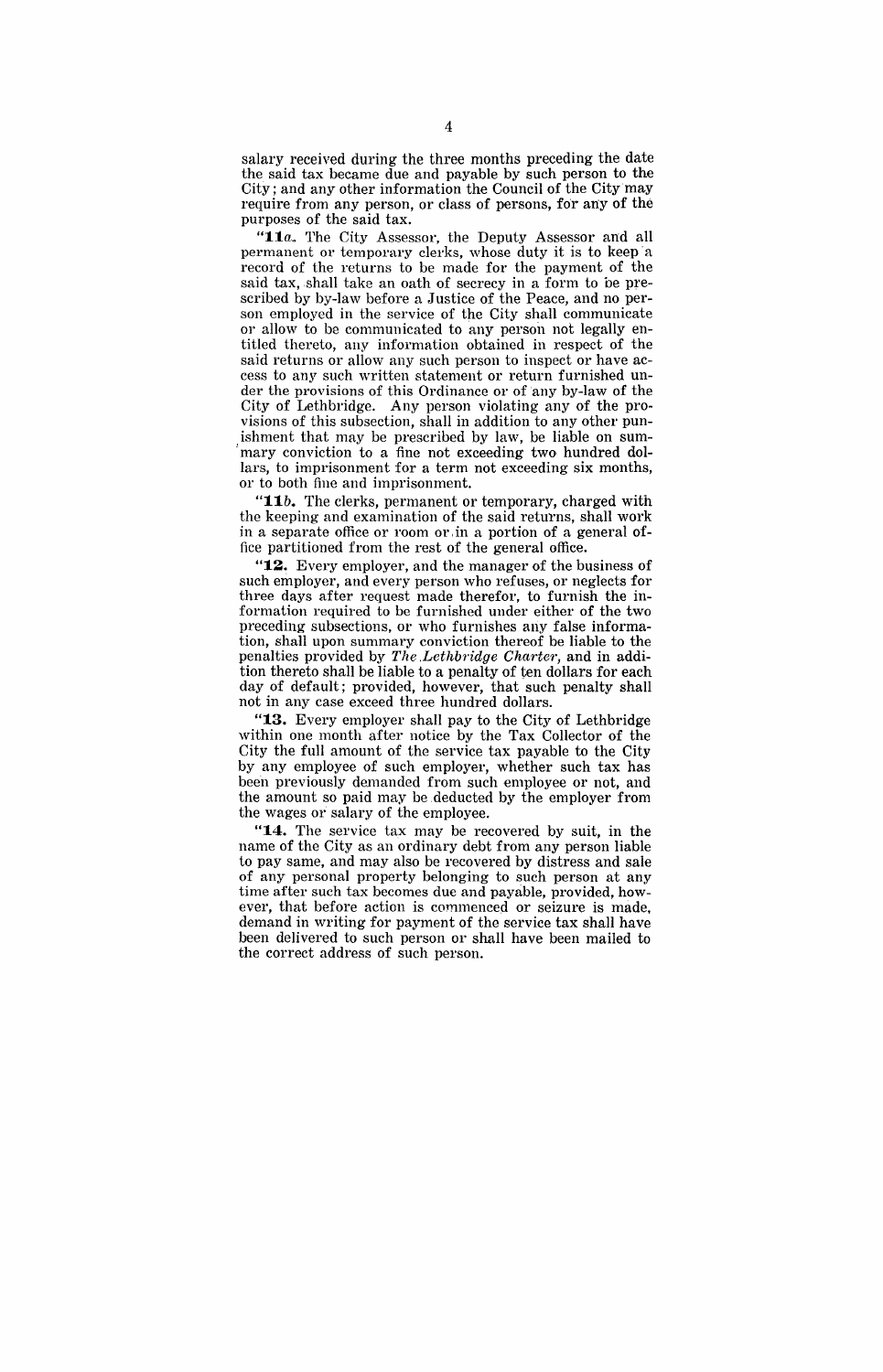**"15. In** the case of the person primarily liable for the said tax at least three days, and in the case of the employer at least one month shall have elapsed after the delivery or mailing of such demand.

**"16.** The service tax shall be collectable on behalf of the City by the Tax Collector of the City, or any person duly authorized for such purpose.

"17. The Tax Collector or person duly authorized for such purposes, shall keep a register of the names and addresses of all persons who have paid to the City the service tax in any year, and the names of all such persons shall be added to the Voters' list of the City for the year, by the City Clerk, unless such names already appear on the Voters' list for that year, or unless the Voters' list shall have been completed prior to the payment of the said tax."